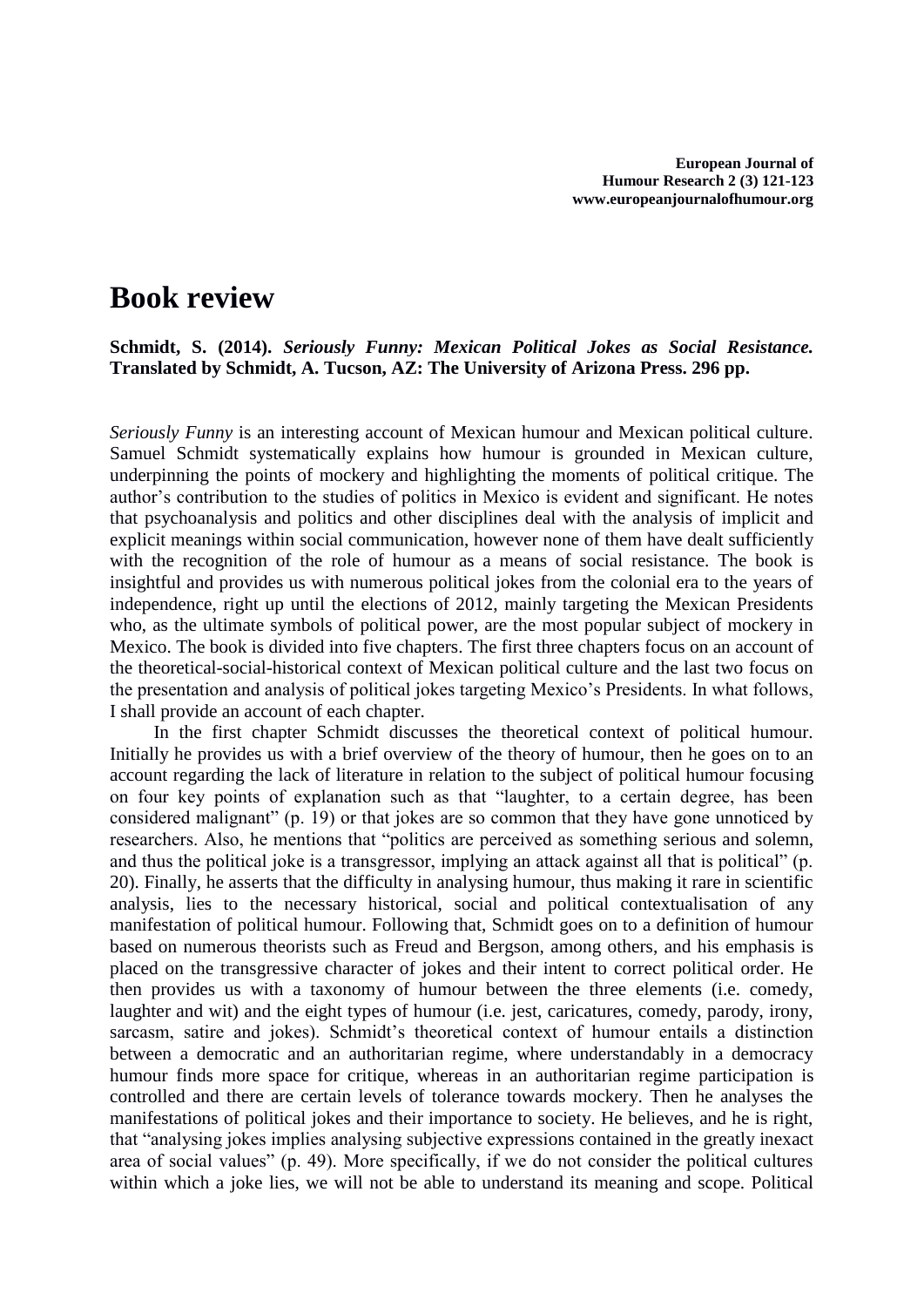## *European Journal of Humour Research 2 (3)*

humour is an important factor of political culture. Therefore, political humour with its symbols and manifestations –paradoxically doing it in a conservative way– aims at correcting and not in a fundamental overturning of political power. Having stated the basic theoretical grounds, Schmidt goes on to explore the target of Mexican political humour in particular.

In the second chapter his emphasis is on Mexican culture. He develops his ideas by addressing what he deems to be the characteristics of the Mexican people. He then adopts a historical and behavioural perspective, whereby he discusses the role of power and addresses humour as a remedy. The chapter elucidates the most important aspects of Mexican culture and its most significant contribution is the following: we understand the butt of the joke by recognising the different features of the culture in which the jokes are embedded. The author throws light on the historical and the behavioural perspective of the Mexicans, their colonial period, their political values and symbols such as blame, trust, patriotism, uncertainty, responsibility, credibility, power and solidarity. These political values have remained intact within the rural area but have been combined with modernity's needs in Mexico City. The issue of power is also significant, since it lies at the heart of Mexican political culture. The one who has power and influence is also the target of political jokes. Finally, humour as a remedy means that, following a Freudian tradition, we laugh at politicians in order to free ourselves from their political oppression – in a sense, humour is a relief mechanism.

The third chapter is devoted to the social role of political jokes in Mexico. Here the emphasis is placed on the degrading role of political humour and its aim to destroy, or threaten to destroy, political values. He considers political humour a detector of public opinion concerning nationalism and political participation, which are core values of Mexican society. However, as mentioned before, the target of the joke is generally Mexican Presidents. That's why the following two chapters of the book are devoted to the jokes against Mexican Presidents, since they are the most powerful political symbols and are considered omnipotent. Here the analysis of the jokes is prolific, and Schmidt's archive of political jokes is capacious, extremely interesting and historically based, covering a very lengthy time period.

Mexican political jokes target the President and the political elites, and their circulation was facilitated via the internet. More and more jokes were circulated and public opinion was freer and freer to degrade and mock political power. Whereas official history tends to create a specific image of the politicians according to their will, jokes tend to tarnish this image and bring everything into question. Corruption, fraud, political influences are some of the most popular issues which political jokes bring to the fore. Political humour aims to destabilise political values and is a promise of a passive revolution. If political power aims at consensus and legitimacy, political jokes aim at correcting and destabilising the government.

This book allows the reader to study political humour while also becoming acquainted with Mexican political culture. Its historical perspective is a great asset and extremely useful to the understanding of jokes for a non-Mexican reader. However, I would suggest that this grounding would have been helped if it were supplemented by a political theoretical perspective such as a Gramscian account of "passive revolution" or the role of "traditional versus organic intellectuals" (Gramsci 1971). This way the role of political humour as a means of degrading power would be placed in the arena not only of political but also of popular culture, where different manifestations of reaction/social resistance to the established political order take place, aiming at correcting or degrading the strength of the official political discourse. In any case, this is a book worth studying for academics in the field of political humour and anyone who would like to know more about Mexican political culture.